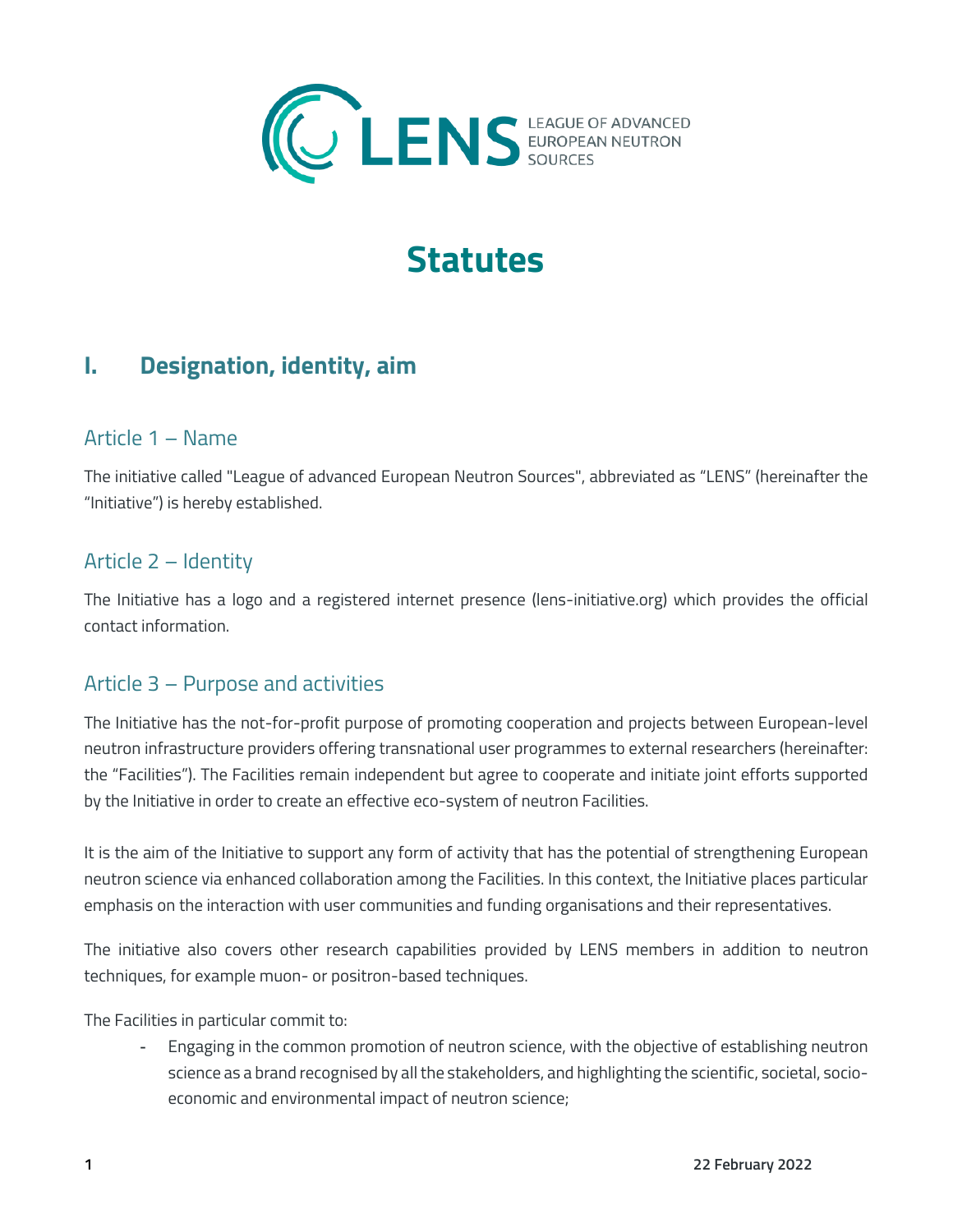- Coordinating their exchanges with national and European organisations and stakeholders (including users and funders), with the objective of contributing to the shaping of future policies;
- Coordinating technical development strategies in order to profit best from collective expertise and avoid duplication of efforts, with a view to addressing the scientific and societal challenges of the future in the most efficient manner, and to minimising the environmental impact of facility development and operation;
- Joining efforts in expanding existing and supporting new user communities both by topic and geographical origin, with the objective of strengthening Europe's neutron expertise;
- Focusing together on access, based on the principles of the European Charter for Access to Research Infrastructures<sup>[1](#page-1-0)</sup> with an emphasis on standardisation for improved user experience;
- Achieving greater coherence in the development of data policy, data-handling, -storage, -analysis, -access along FAIR<sup>[2](#page-1-1)</sup> principles, and promoting Open Science while protecting intellectual property rights, with the objective of facilitating the exchange and use of neutron research data over a broad range of scientific areas;
- Coordinating training activities and enhancing staff qualifications by facilitating staff mobility, with the objective of facilitating international career paths, developing skills and promoting diversity in neutron science and neutron technologies;
- Facilitating industrial access and collaboration, with the objective of fostering innovation within the European Research Area.

# **II. Membership**

# Article 4 – Membership

The Initiative shall be composed of members (hereinafter the "Members").

4.1 The criteria for admission as a Member are:

- the candidate is operating a European-level neutron infrastructure;
- the Facility offers international access, delivered on the recommendations of independent peer-review committees aiming at selecting the best research proposals;
- the Facility is engaged in a quality management process for continuously improving the instruments and services they offer to the research communities.
- a Facility under construction with the clear potential to fulfil the above criteria can be admitted.

<span id="page-1-0"></span><sup>1.</sup> <https://op.europa.eu/en/publication-detail/-/publication/78e87306-48bc-11e6-9c64-01aa75ed71a1/>

<span id="page-1-1"></span><sup>2. &</sup>quot;Findability, Accessibility, Interoperability, and Reusability" – see: [www.nature.com/articles/sdata201618](http://www.nature.com/articles/sdata201618)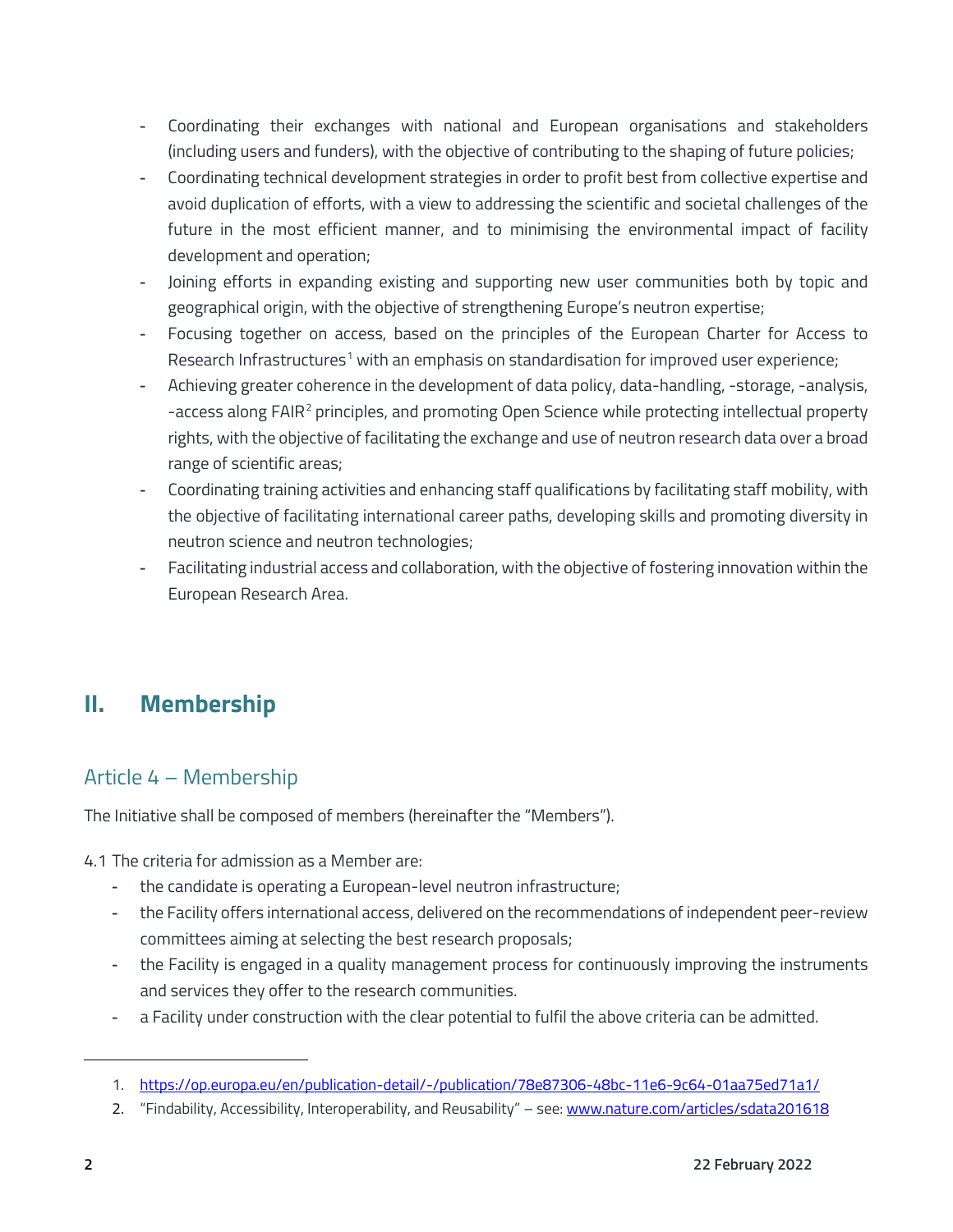4.2 Members can remain members even if they do not fulfil the above-mentioned criteria anymore.

Institutions from academia and industry or other relevant networks can be invited to contribute to specific tasks pursued by the Initiative. The Working Group (Article 13) decides whether the participation of non-Members in the groups' tasks is beneficial.

### Article 5 – Admission of new Members

Candidates may apply for admission to the Initiative if they fulfil the criteria in Article 4.

The conditions for admission are:

- the submission of an application fulfilling the criteria, documenting their commitment to the Initiative, and describing the Facility (or Facilities) they represent;
- the acceptance of the application by the LENS Council by 2/3 of the majority as indicated in Article 10 of the Statutes.

### Article 6 - Observership and rights

- 1. Observers are organisations that wish to contribute to the Initiative on an ongoing basis but are not able or do not wish to become Member.
- 2. A candidate for Observer status shall submit a written application to the LENS Council Chair. The LENS Chair informs the LENS Council of the application and the LENS Council decides in the next governance meeting, if the information is sent 30 days prior to this meeting.
- 3. Observers shall be admitted for a two-year period, with the right of extension.
- 4. Rights of Observers shall include:
	- Attending LENS Council meetings or other events upon invitation of the LENS Chair;
	- receipt of minutes and documents shared during the meeting they attend and the right to speak at LENS Council meetings without voting rights;
	- the ability to appoint up to one delegate who may represent the Observer at the LENS Council Meeting.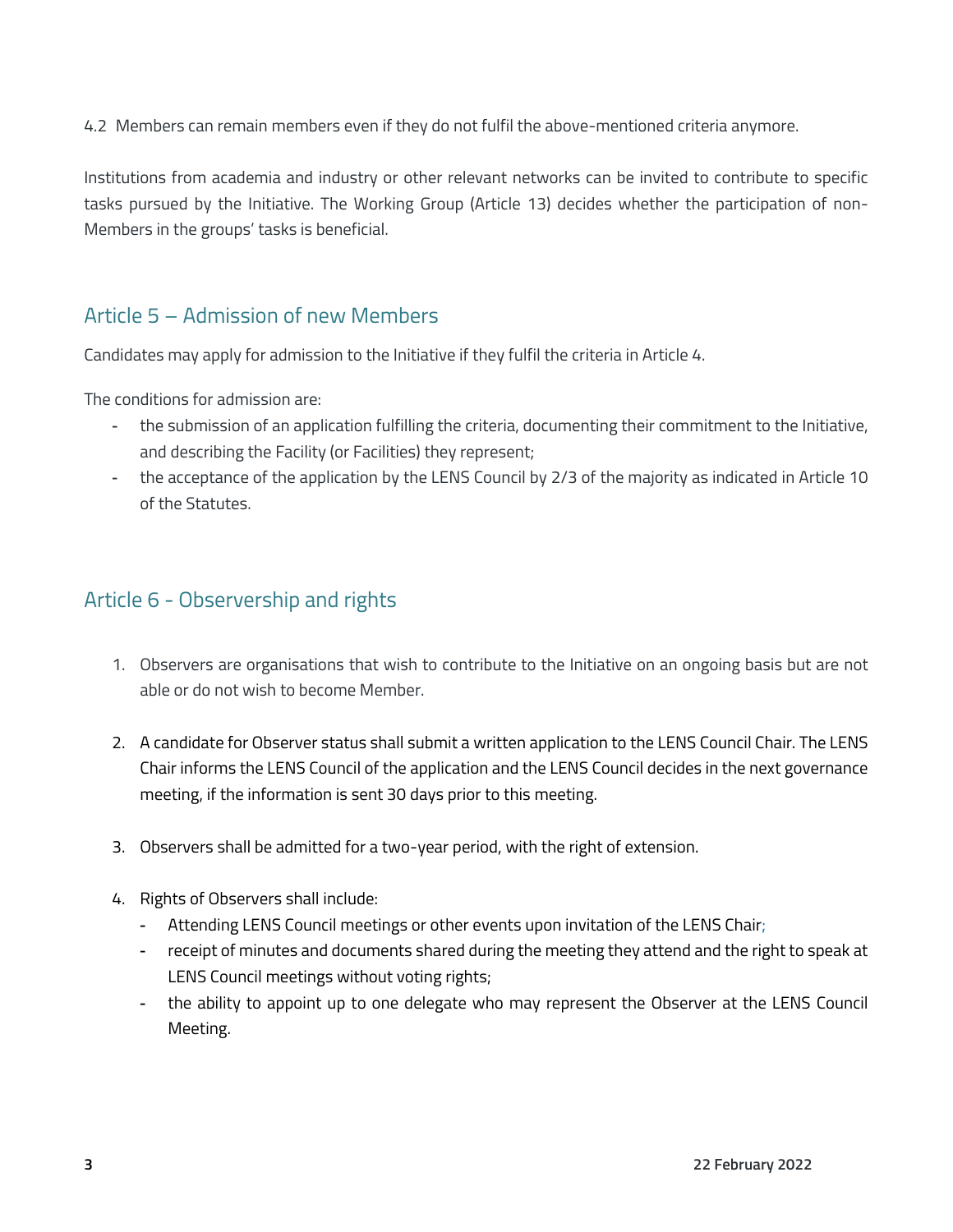# Article 7 – Rights and duties of Members

Without prejudice to other rights set out in these Statutes, or in applicable legislation, Members:

- shall take part in the activities of the Initiative and send up to two representatives to the meetings of the LENS Council as set forth in Article 10.3;
- have access to documents recording the activities of the Initiative and obtain information on such activities through the shared file repository;
- may resign from the Initiative, as set forth in Article 8.

Without prejudice to other duties set out in these Statutes, it shall be the Members' duty to:

- ensure continuing fulfilment of the criteria of quality and openness set out in the Statutes and take part in the activities necessary to fulfil the objectives of the Initiative;
- contribute to the needs of the Initiative under the conditions set out in the Statutes and Internal Rules;
- exercise their best efforts to implement the decisions of the bodies of the Initiative, in compliance with their own regulations, the articles of the Statutes, the Internal Rules and the applicable legislation.

All institutions participating in activities of the Initiative will sign a non-disclosure agreement if required for the activities concerned.

## Article 8 - Resignation or exclusion of a Member

Members have the right to withdraw from the Initiative by providing written notice to the Chair, who shall inform the LENS Council within fifteen (15) calendar days of the notification. The withdrawal will become effective six months after the information to the LENS Council. The withdrawal shall not entitle the withdrawing Member to any reimbursement of costs already incurred within the Initiative.

The Coordination Group can propose the exclusion of a Member from the Initiative.

Members may be excluded from the Initiative by the LENS Council for one of the following reasons:

- failure to respect the Statutes of the Initiative and notably the duties (Article 7);
- repeated actions contravening seriously the objectives of the Initiative and jeopardising their fulfilment or causing serious harm to the interests or the reputation of the Initiative;
- failure to participate in any of the actions of the Working Groups of the initiative under the conditions defined in Article 7 of the Statutes.

The LENS Council shall decide on the exclusion by 2/3 majority of the votes, as indicated in Article 10 of the Statutes. At least thirty (30) calendar days in advance, the Member concerned shall be informed by the Chair of the decision being considered, and invited to produce all arguments in its defence, either in writing, or at the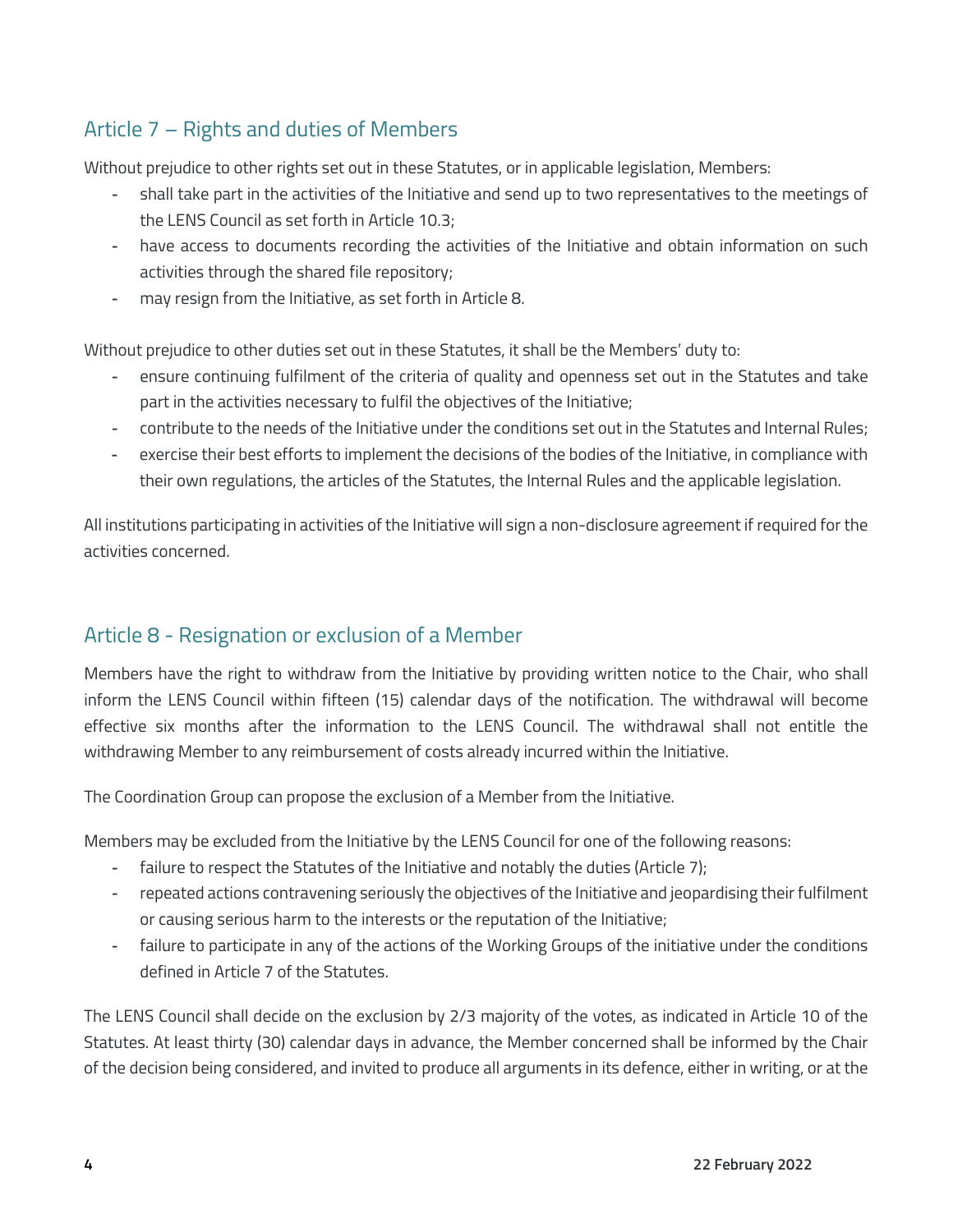meeting of the LENS Council. Its representatives shall not take part in the vote. The decision of exclusion shall take immediate effect.

The Coordination Group may suspend the Member involved until the decision of the LENS Council.

# **III. Statutory bodies**

# Article 9 - The statutory bodies

The statutory bodies are:

- the LENS Council
- the Chair and the Vice-Chair
- the Coordination Group and its Chair

The Chair and the Vice-Chair are assisted by the Secretariat.

## Article 10 - The LENS Council

#### 10.1. Composition

The LENS Council is composed of the Members of the Initiative, each represented by two delegates, the primary being a Facility Director and the secondary being in an equivalent function or sufficiently close to the primary delegate. This allows the governance to function even if the primary delegate may be unable to attend. Only the primary representative is voting, unless s/he clearly delegates the voting right to the secondary delegate.

#### 10.2. Powers

The LENS Council shall have all powers to decide on the scope and activities of the Initiative. Standing and Ad-hoc Working Groups execute the activities of the Initiative.

The LENS Council can delegate special powers to the LENS Chair, to the Coordination Group Chair or any other persons

The following fall under the exclusive competence of the LENS Council:

acceptance and exclusion of Members;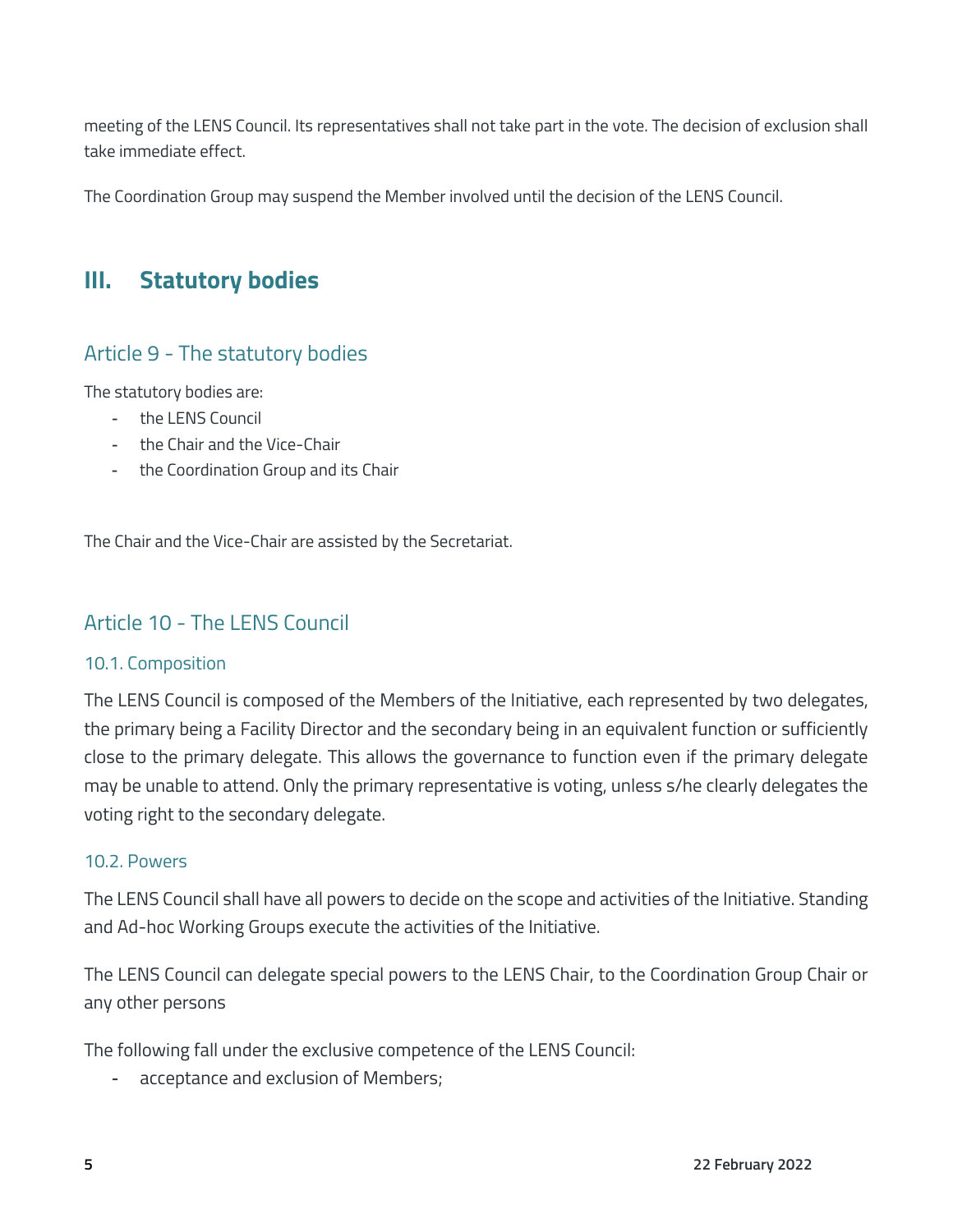- acceptance and exclusion of Observers;
- approval of the Chair and Vice-Chair;
- appointment of the Coordination Group delegates, and approval of the Coordination Group's delegated responsibilities;
- confirmation of the Chair of the Coordination Group upon proposal by the LENS Chair;
- approval of projects and the inherent commitments;
- decisions on LENS resolutions/motions/position papers;
- assessment of reports on joint actions and closing down of actions when necessary;
- decisions on the establishment and dissolution of Working Groups, Ad-hoc Groups and related regulations
- approval of Working Group leaders and co-leaders
- modifications to the Initiative's Statutes and Internal Rules;
- dissolution and liquidation of the Initiative.

#### 10.3. Meetings

The LENS Council shall meet at least twice a year, or at the written request of at least one third of the Members. Meetings may, if required, include a session restricted to LENS Council Members only.

The LENS Council meetings are chaired by the Chair of the Initiative. If the Chair is not available, the Vice-Chair will chair the LENS Council meeting.

The Coordination group chair and the Secretariat are permanent invited observers.

The invitations to the LENS Council Meeting are made by the Chair and contain the date, the place and the agenda of the meeting and the relevant documents. Members will be consulted regarding the dates of regular LENS Council meetings and will be notified of the chosen dates at least two months in advance. Documentation related to LENS Council meetings will be sent to Members by electronic mail and must arrive at least two (2) weeks in advance of the meeting date.

The hosting of meetings will, as far as possible, rotate between the Members, to facilitate contact between the Members.

The Chair and the Vice-Chair validate the minutes of each LENS Council Meeting. The mandates, opinions and votes communicated in writing, e-mail or other traceable support shall be annexed. Minutes should be officially approved at the following meeting.

Minutes shall be sent electronically to each Member of the Initiative and be stored in the LENS archive.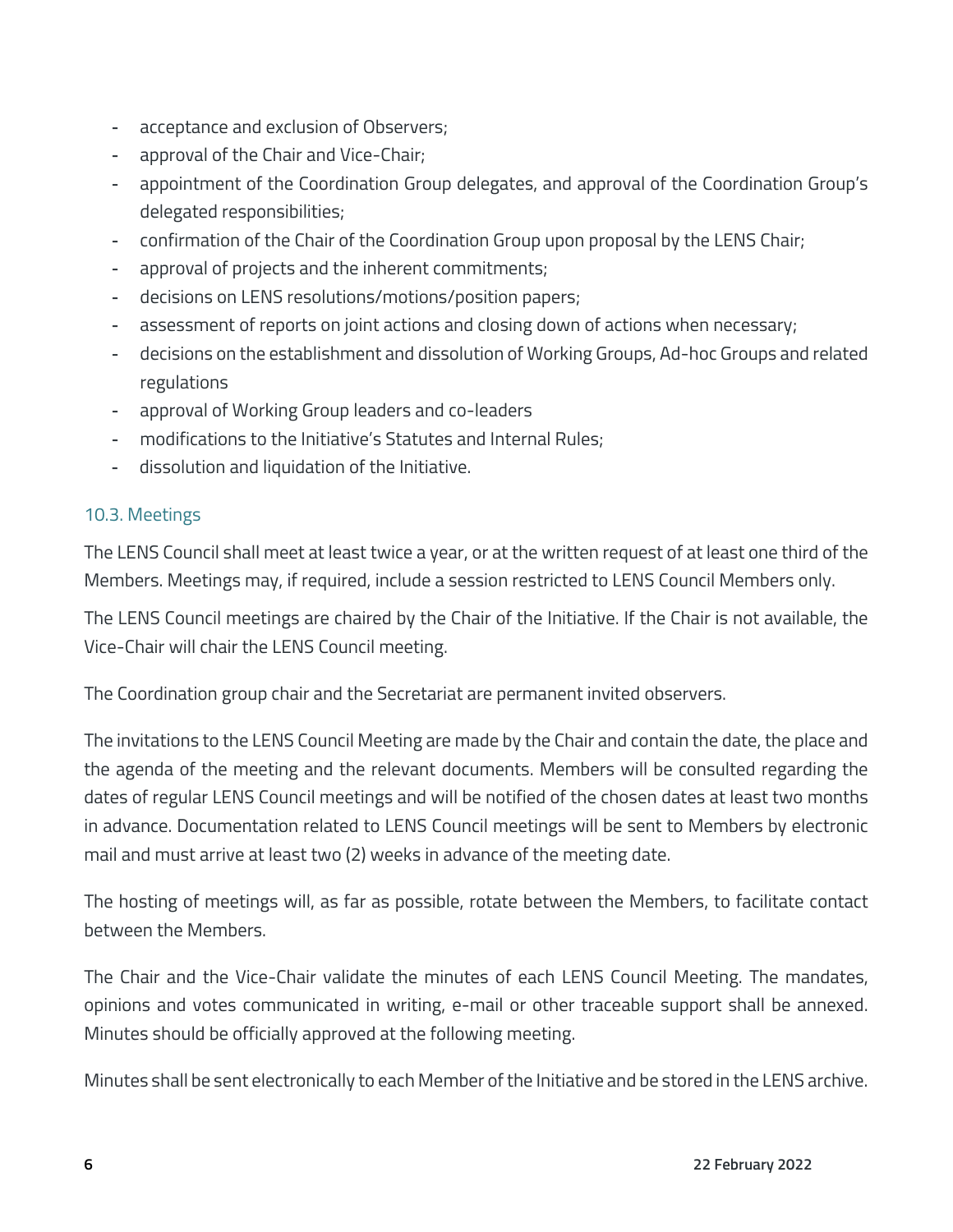#### 10.4. Quorum for decisions

The LENS Council can validly deliberate and decide only on the points indicated on the agenda and if two thirds of the Members are either present or mandated. The LENS Council can deliberate and decide on points not included on the agenda only if all Members are either present or mandated.

Members may be mandated in writing by other Members to cast votes on behalf of the mandating Member. The written mandate must explicitly state the decision for which the mandate is given.

#### 10.5. Vote

The Initiative is strongly based on mutual trust between the Members and decisions by the LENS Council will be taken as much as possible by consensus.

For decisions requiring a vote all LENS members will be provided with the opportunity to express their opinion and vote either in person or remotely/electronically.

Each Member has one vote.

The deliberations can be done via visio-conference. The minutes must indicate precisely the technical means used.

The following decisions by the LENS Council require a two thirds majority of the votes of the Members present or represented:

- acceptance of new Members and exclusion of Members;
- acceptance of new Observers and exclusion of Observers;
- changes of the Statutes;
- dissolution or liquidation of the Initiative;
- setting-up, approval, dismissal, substitution of the Working Groups and Ad-hoc Groups;
- approval of the Chair and the Vice-Chair;
- approval of the Coordination Group Chair;

All other issues require a simple majority of Members present or represented.

Any proposal aiming to dissolve the Initiative must come from the Chair or at least 2/3 of the Members. The LENS Chair shall inform the Members of the Initiative at least three months before the date of the LENS Council Meeting, which will deliberate on the proposal. In case of dissolution, the LENS Council shall determine the mode of liquidation of the Initiative.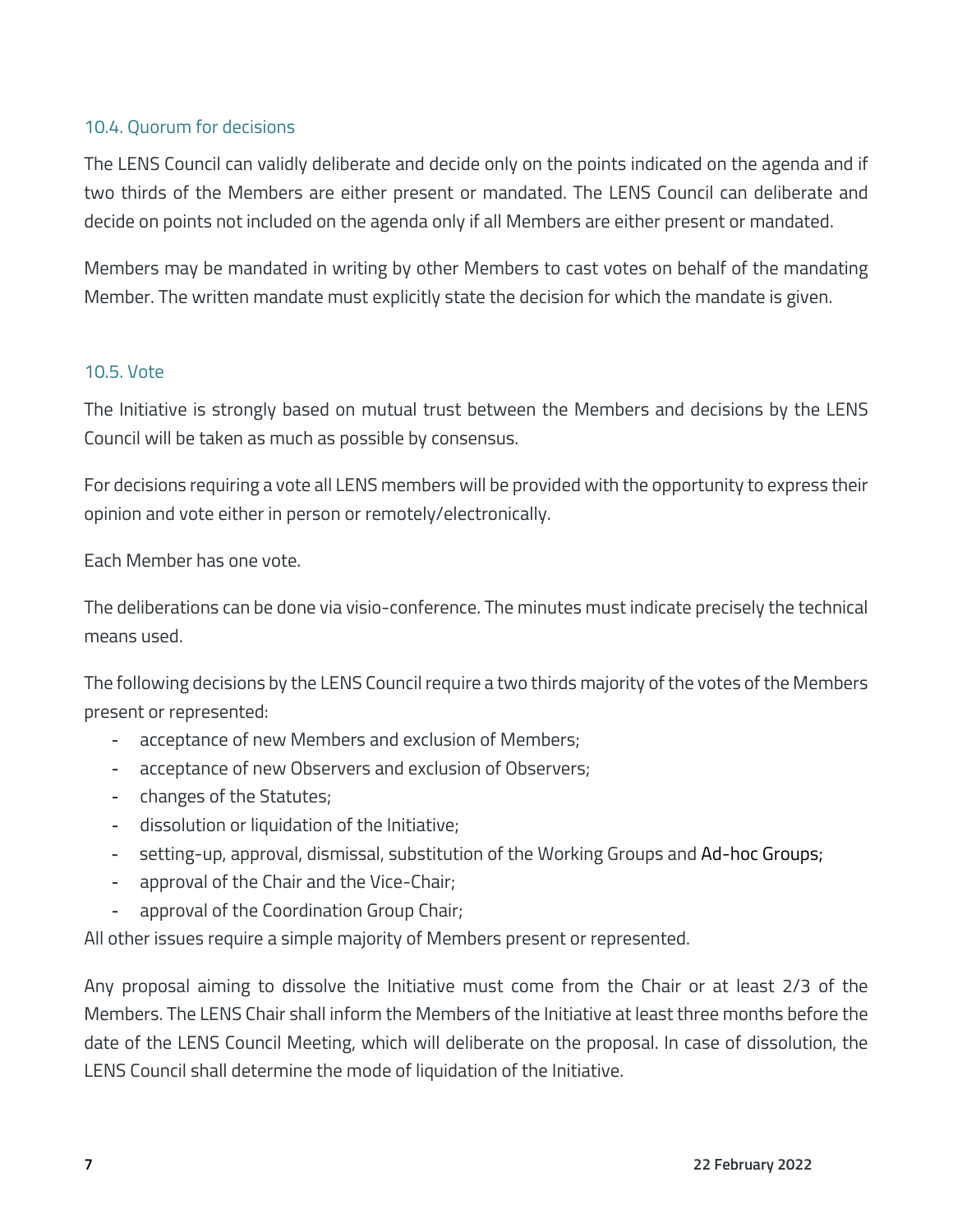# Article 11 - The Chair, Vice-Chair and the Secretariat

### 11.1 Representation of the Initiative

The Initiative may be represented towards any third party by its Chair or Vice-Chair, or by LENS Council or Coordination Group member delegated by them, acting on behalf of LENS.

### 11.2 Designation

The Chair and the Vice-Chair are appointed in accordance with Article 10 by the LENS Council from the body of Members' representatives for a term of 2 years. This term can be extended by one year by the LENS Council. The Vice-Chair will be the nominated Chair for the next period.

#### 11.3 Powers

The Chair:

- proposes to the LENS Council the appointment of the Coordination Group Chair;
- seeks nominations for a member of the LENS Council as Vice-Chair:
- sets the agenda and the date of the meetings of the LENS Council Meeting;
- chairs the LENS Council:
- invites any relevant external experts on a particular area on which it intends to express a detailed opinion;
- creates a Secretariat to support the running of the Initiative;
- drafts and modifies annual working plans related to the Initiative;
- shall be responsible for preparing and submitting a report of achievements and future plans to inform the LENS Council with the overall quality and impact of the Initiative every two years. The report shall be prepared through gathering the input of the V/Chair, Coordination Group, the SecretariatOffice and any other suitable source. With the LENS Council approval, the report shall be made available to the general public.

The Vice-Chair shall stand in for the Chair when the situation requires.

The Secretariat is responsible for all the Initiative's formal documentation and associated management, including agendas, minutes, follow-up on actions and meeting arrangements, writing reports of the LENS Council, taking care of the documentation of the Initiative, making the necessary communication with the other bodies of the Initiative, and other tasks that are transferred or requested by the Chair. The Secretariat acts on the instructions of the LENS Chair and the Coordination Group chair.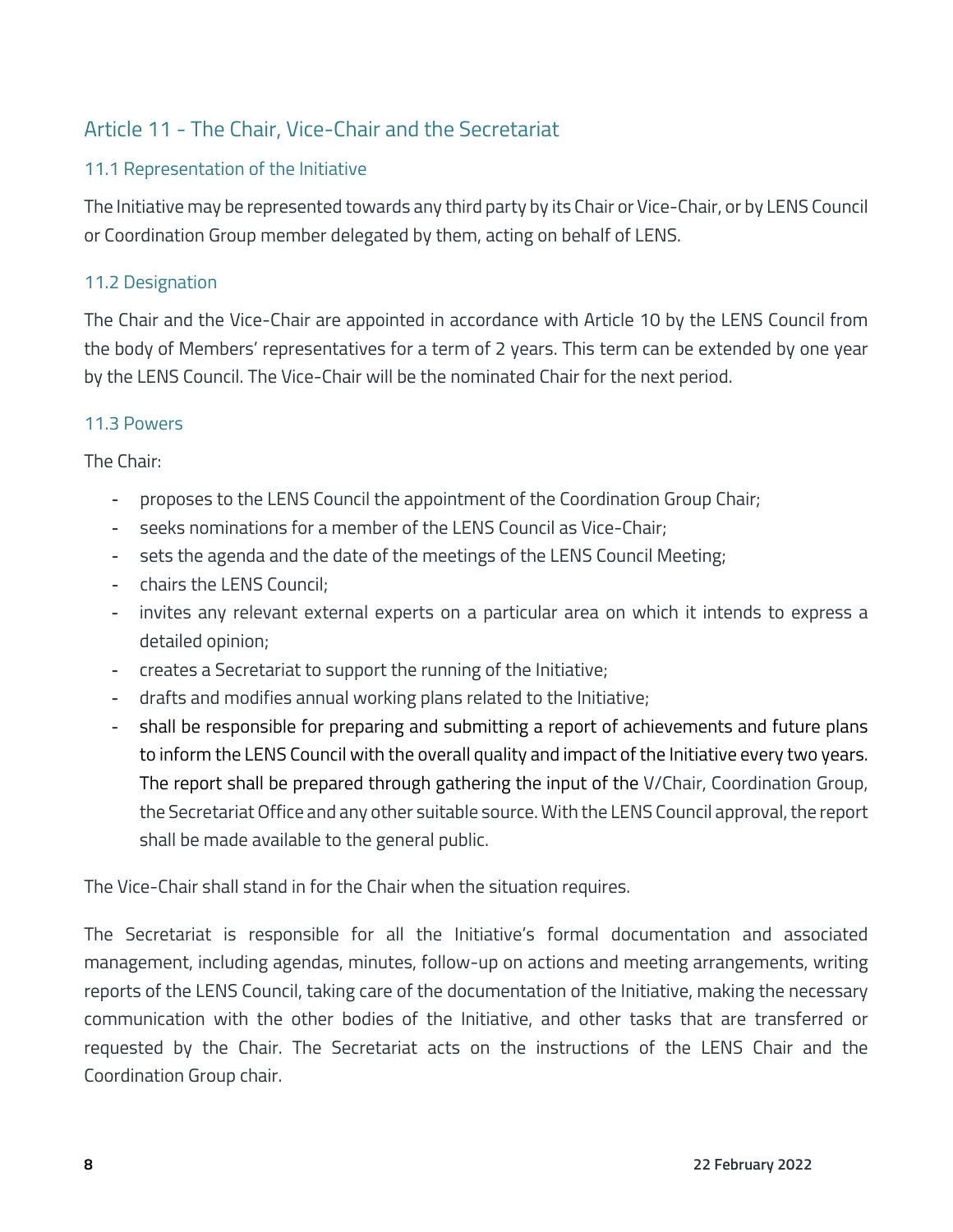# Article 12 - The Coordination Group

### 12.1 Composition

The Coordination Group consists of one representative of each LENS Member and the leaders of the Working Groups. The Chair of the Coordination Group chairs the meetings of the Coordination Group. In case of absence, the Coordination Group can elect a Member of the Coordination Group to chair the meeting. He/she may invite other experts for specific meetings. The Chair and the Vice-Chair of the LENS Council may join the meetings of the Coordination Group.

The chair of the Coordination Group is proposed by the LENS Chair and confirmed by the LENS Council.

A LENS member may be asked to replace their Coordination Group member, in accordance with the applicable laws and proceedings, by decision of the LENS Council:

- in case of serious misconduct in his/her duties;
- in case of a breach of the Statutes and/or Internal Rules;
- for any reason that may be prejudicial to the moral and/or material interests of the Initiative.

### 12.2. Scope

The Coordination Group prepares decisions for the LENS Council.

The Coordination Group:

- coordinates the activities of the initiative;
- supports the meetings of the LENS Council as required;
- suggest actions to be performed by the Members either jointly or by a part of a Working Group;
- implements annual working plans related to the Initiative;
- provides information to the LENS Chair on the implementation of the Initiative future plans and strategy;
- monitors the activity of the Working Groups and Ad-hoc Groups;
- provides information to the LENS Council on the performance of each Working Group and other organisms of the Initiative set by the LENS Council;
- brings funding opportunities to the attention of the LENS Council and the Working Group leaders and coordinates the Initiatives' participation in proposal preparations;
- follows the implementation of projects where the Initiative or parts of it are involved.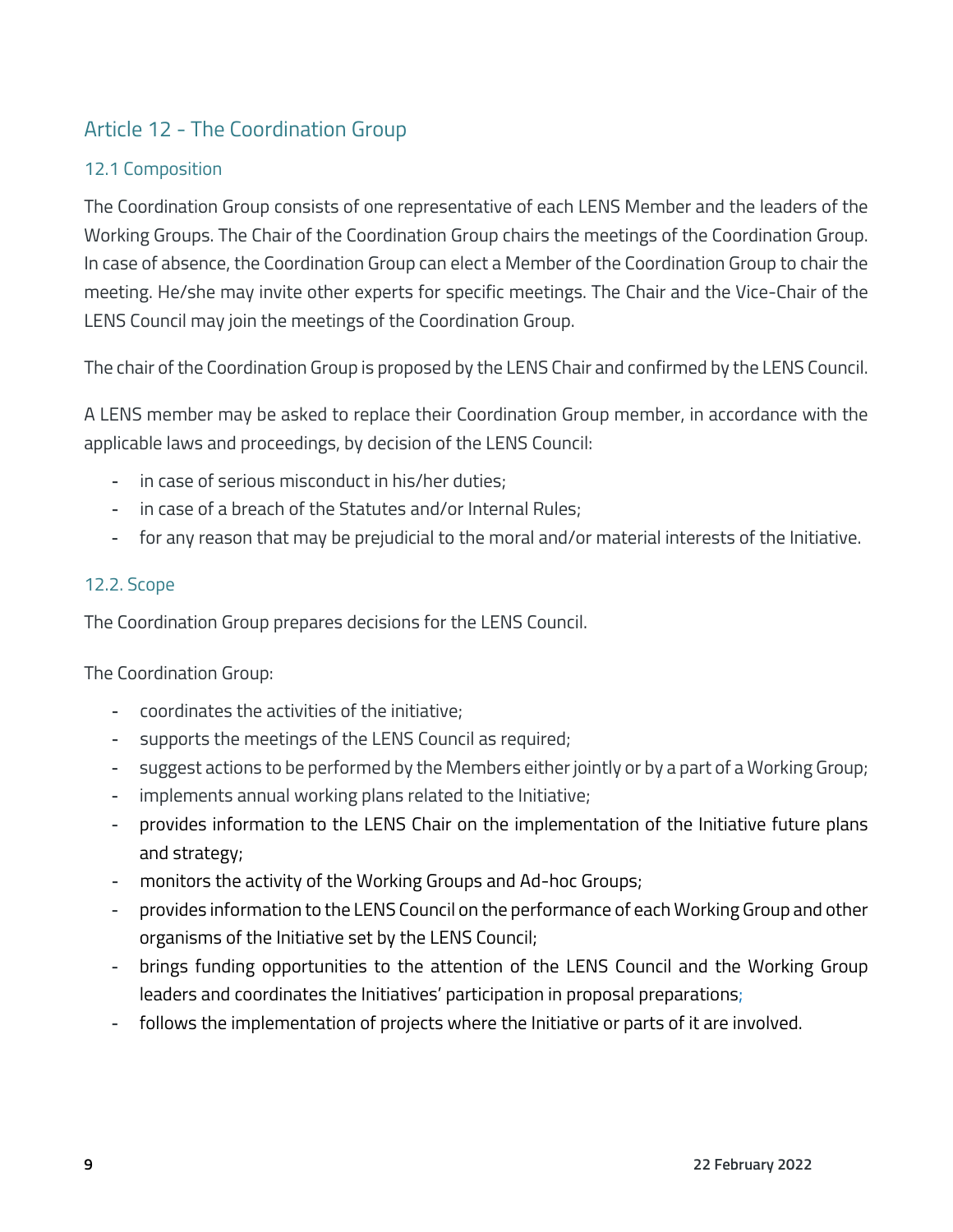#### 12.3. Meetings and Invitations

The Coordination Group shall meet as often as needed, at least twice a year. The Coordination Group can meet by any means of communication (such as visio-conferences), upon invitation of the Coordination Group Chair, or at the written request of the majority of the Coordination Group members, addressed to the Coordination Group Chair. The minutes must indicate precisely the technical means used.

The invitations to the meetings are issued by the Coordination Group Chair and contain the date, the place and the agenda of the meeting and the relevant documentation. They shall be addressed to the Coordination group members in writing or by any other means of traceable communication and must arrive at least two (2) weeks in advance of the meeting date.

### 12.4. Decision making process

All Members of the Coordination Group can express their opinion and decisions shall be attempted to be reached by consensus. If the Coordination Group members are unable to agree on a course of action for a particular topic then the matter is referred to the LENS Council.

#### 12.5. Minutes

The minutes shall be validated by the Coordination Group Chair after reviewing by the members within a maximum of 30 days. The opinions and votes communicated in writing or by any other means of traceable communication shall be annexed. Minutes should be officially approved at the following meeting. The minutes will be circulated among the Coordination Group members and also to the LENS Chair. They will be stored in the LENS archive.

### Article 13 - Working Groups

The LENS Council may establish Working or Ad-hoc Groups and define their mandate and tasks. Adhoc Groups when established are subject to the same rights and duties as the Working Groups.

Working Groups have a leader and a co-leader. The leader and co-leader have a mandate for two years with the right of renewal once.

The Working Group leader or co-leader can be invited to report on the group activities at LENS Council or Coordination Group meetings.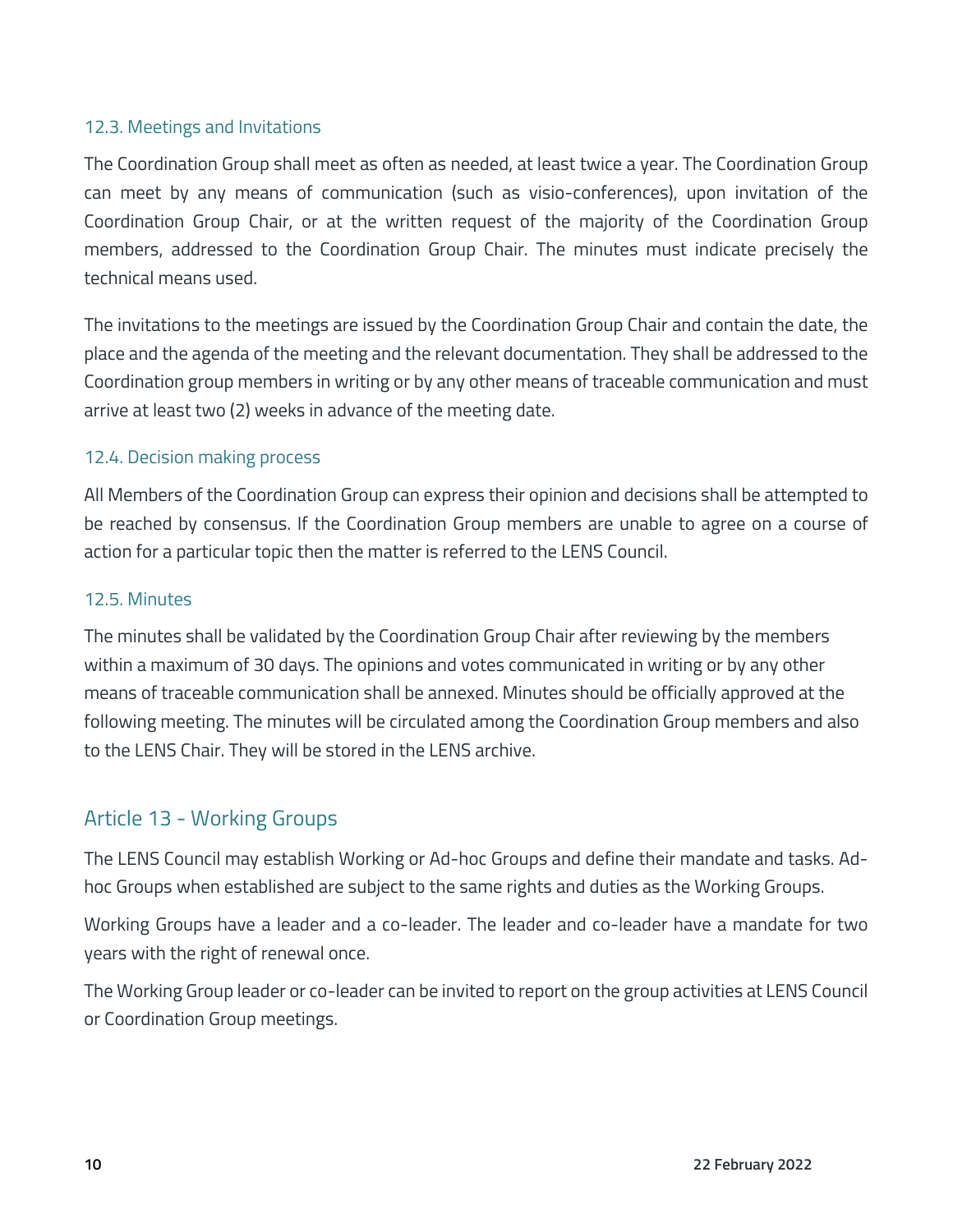The LENS Council approves the Working Group leaders and co-leaders. The Working Group members shall make a proposition for their leader and co-leader and hence the representation of the Working Group in the Coordination Group.

The Working Groups should have an inclusive representation from all LENS members where possible.

Working Group leaders may invite to their meetings and collaborate with facilities, research and industry that are not LENS members, whenever necessary for the fulfilment of their mandate.

# **IV. General dispositions**

### Article 14 - Limited Liability

Member's liability is limited to the extent of their commitments to the Initiative.

### Article 15 - The logo

The official logo of the Initiative may be used by all Members solely for purposes related to the Initiative's activities. Any other purpose requires the permission of the Chair, Vice-Chair or Coordination Group Chair, as detailed in the Internal Rules.

### Article 16 - Working language

The working language is English; nevertheless, a group of Members working together may use a different language provided that they make a final report on their work in English to the Members.

## Article 17 - Internal Rules

The LENS Council may adopt and amend the Internal Rules of the Initiative, upon recommendation of the Coordination Group. The Internal Rules specify in more detail the functioning of the Initiative and its bodies and shall not conflict with the Statutes of the Initiative.